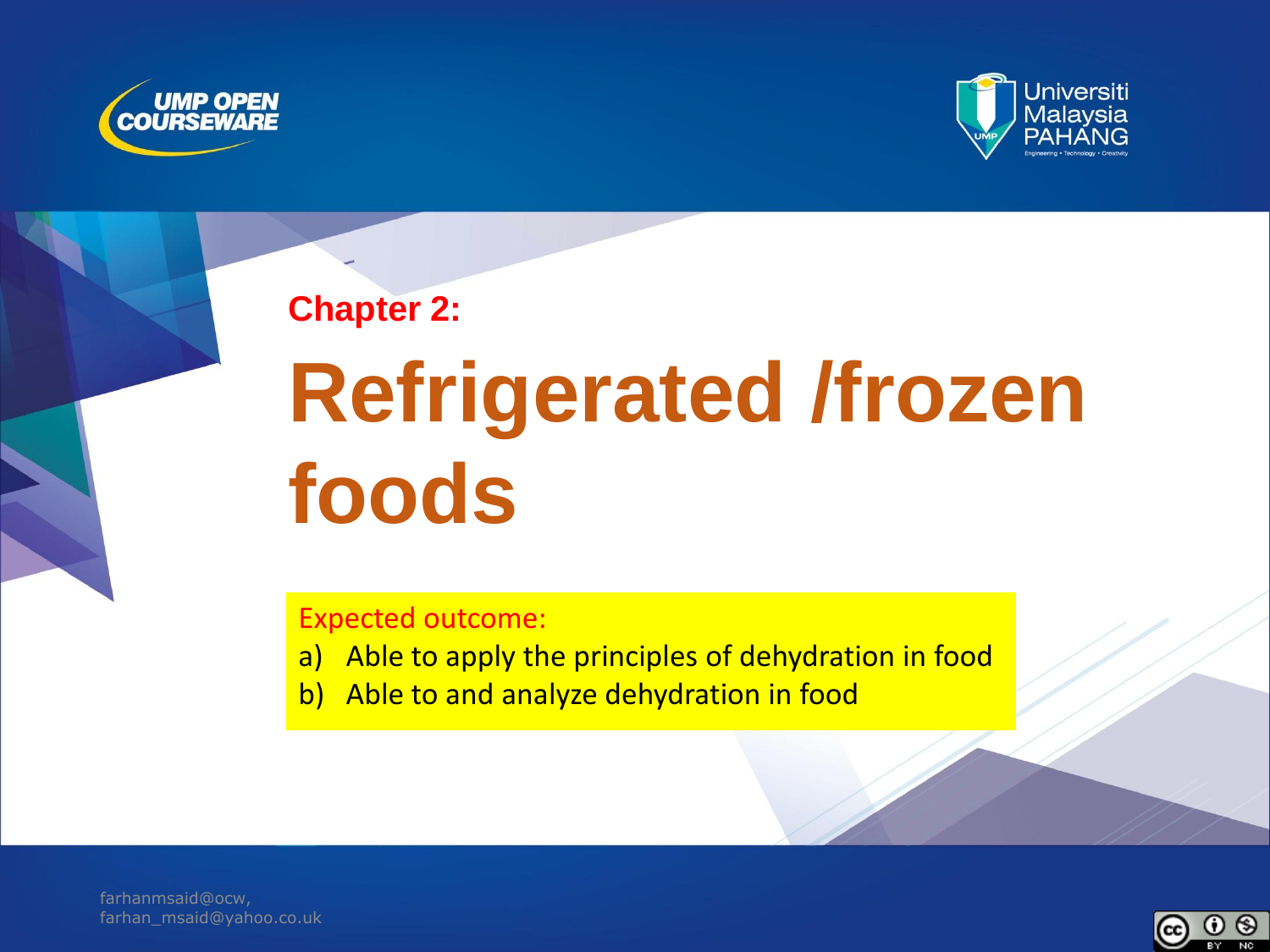

#### **Content**

- Introduction
- Type of frozen foods
- Product quality
- Transportation and cold chain management
- Storage

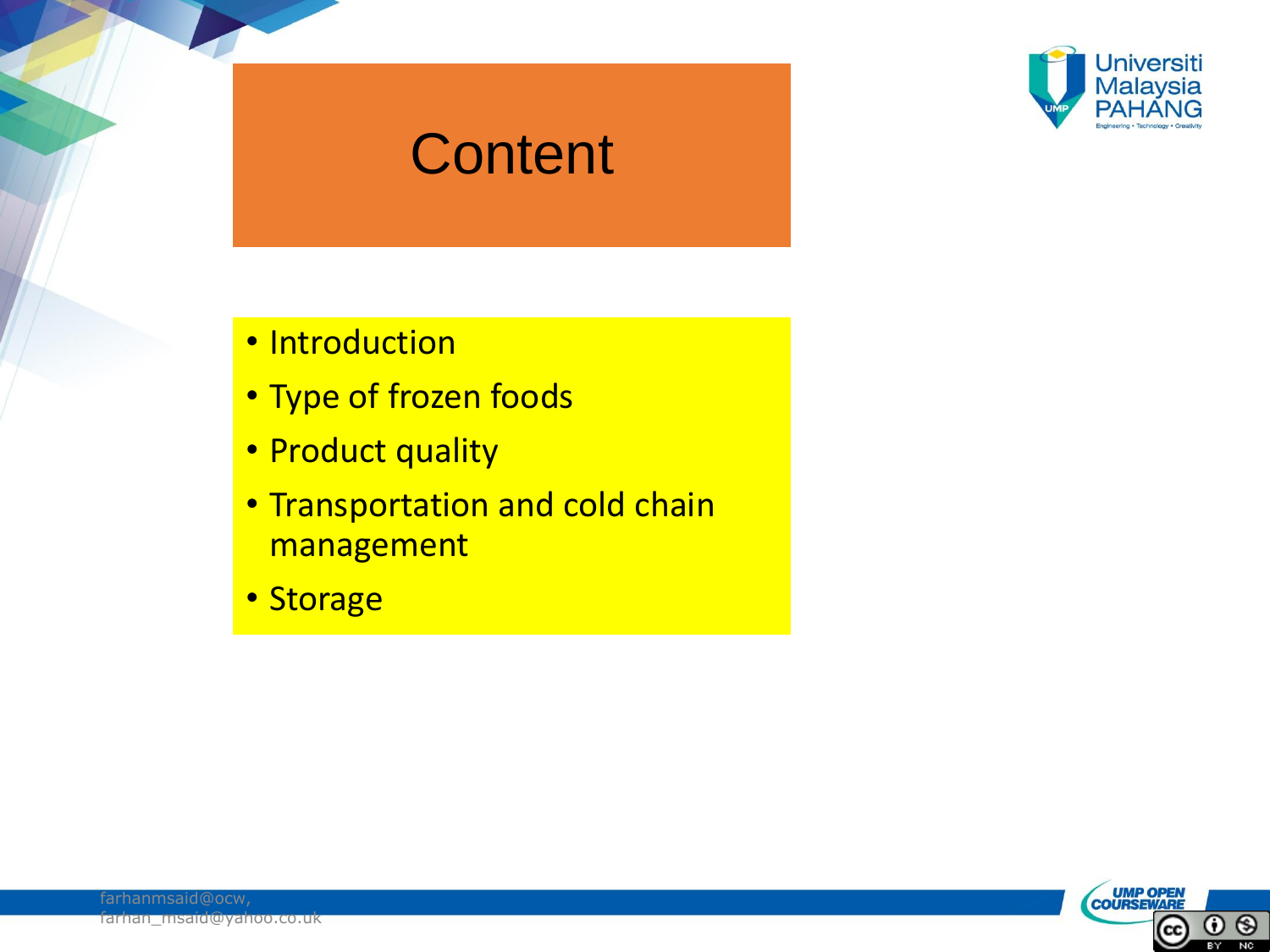## **Introduction**



- The most elegant method of long-term  $preservation \rightarrow perishable foods at$ economical cost
- Products that cannot be frozen; salad vegetables, bananas, whole fruits, etc
- Perishable products  $\rightarrow$  transported across the world and to span the seasons

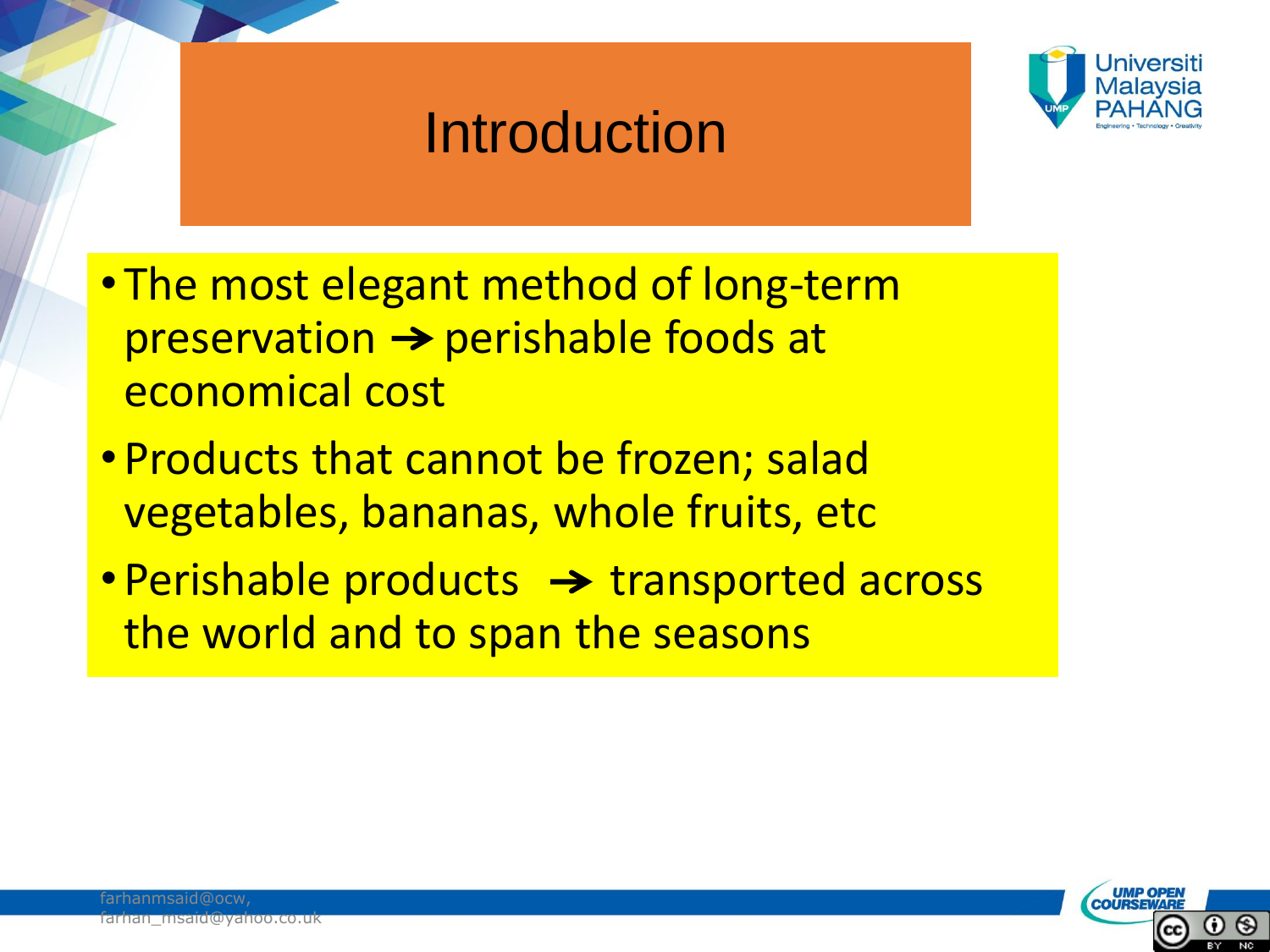## Introduction



- Retains most nutrients  $\rightarrow$  Vit. C, Vit B1, etc are degraded by 10 – 30 % over a year's storage at -18°C in most products
- A multitude of high-quality perishable products available year-round anywhere in the world
- •Maintain cold chain

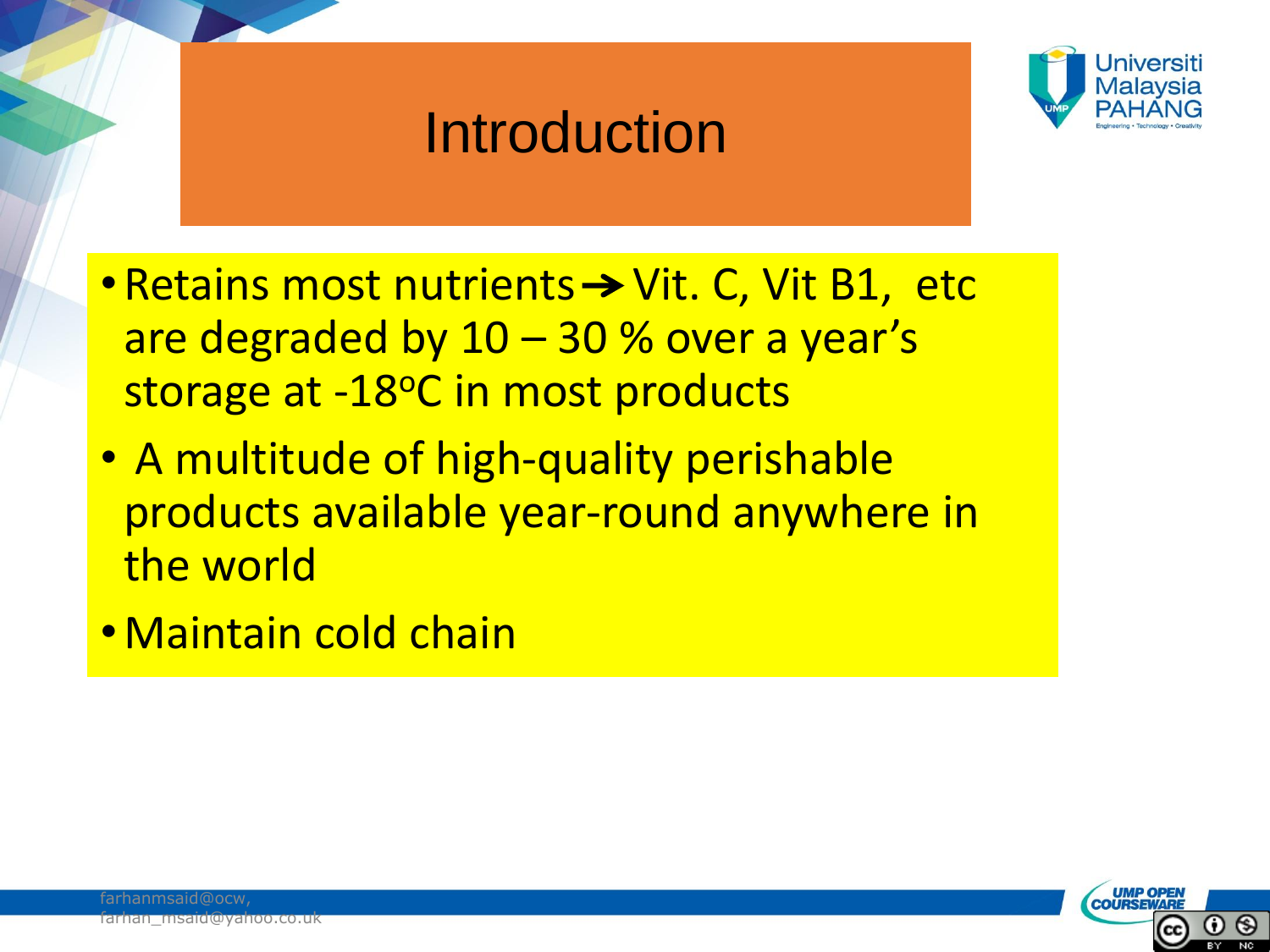

#### Low temperature storage

- Refrigeration  $\longrightarrow$  storage at 0 °C –7°C
- Freezing  $\longrightarrow$  storage below 0°C
- Slow/stop growth of microorganisms, chemical changes



Photo credit: [N-Lange.de](https://commons.wikimedia.org/wiki/User:N-Lange.de); [Wikimedia;](https://upload.wikimedia.org/wikipedia/commons/8/83/Kuehlregal_USA.jpg) PD

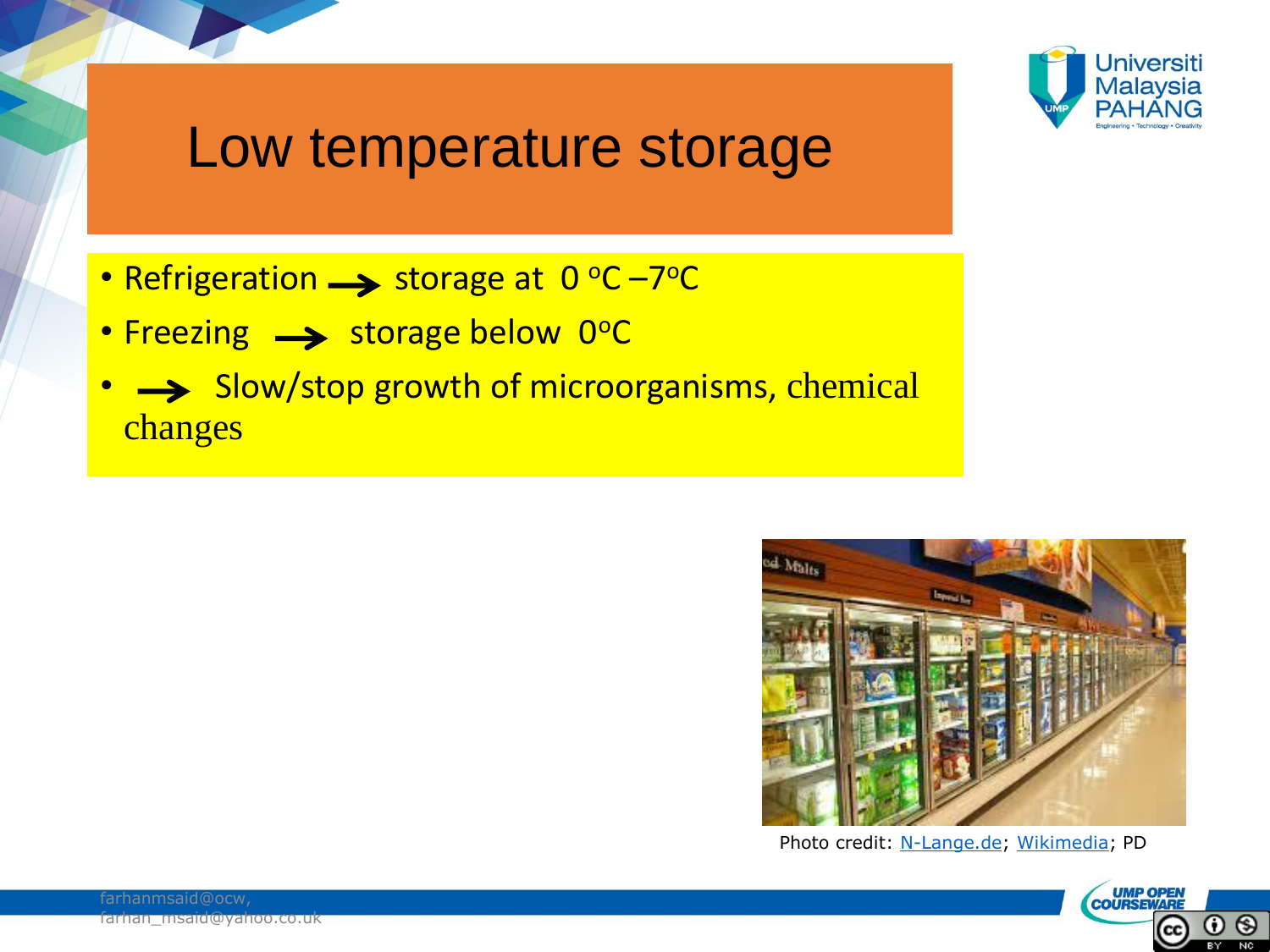

## Chilling/refrigerate

- Temperature  $\rightarrow 0^{\circ}C 7^{\circ}C$ .
- Chilling allows  $\rightarrow$  5-7 days
- Rapid cooling of the surface bulk of bacterial contamination **occurs**

 $\rightarrow$  Interior cooling should then take place



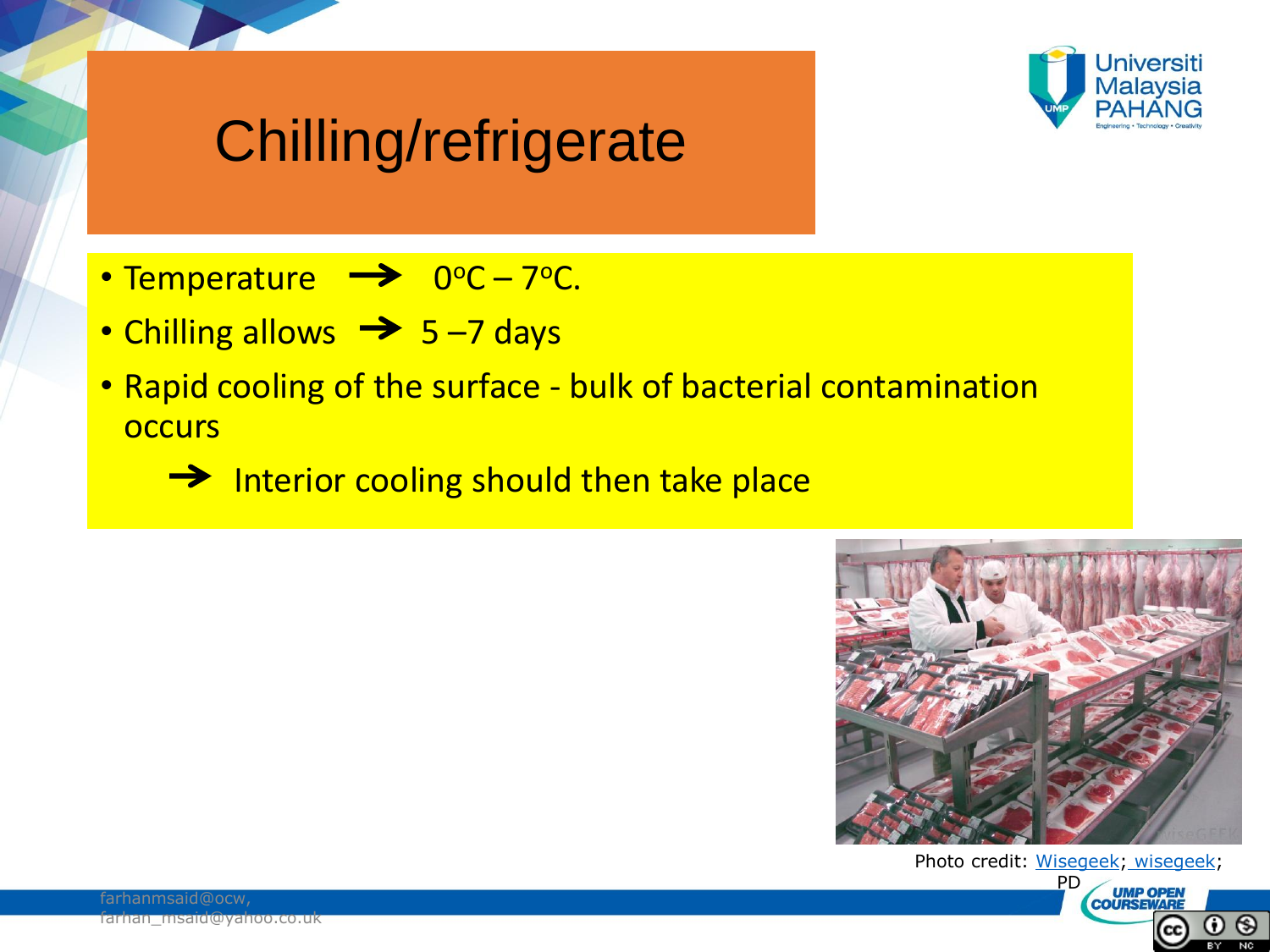

### **Freezing**

- Freezing > long term storage of food
- Kill some, not all vegetative organisms
	- Spores are generally resistant to freezing
- Slows chemical and enzymic processes
- Useful storage times at -18°C:
	- Red meat: 6-12 months
	- Poultry: 3 months
	- Fruit & Vegetables: 3 –6 months
	- Fish: 6 month



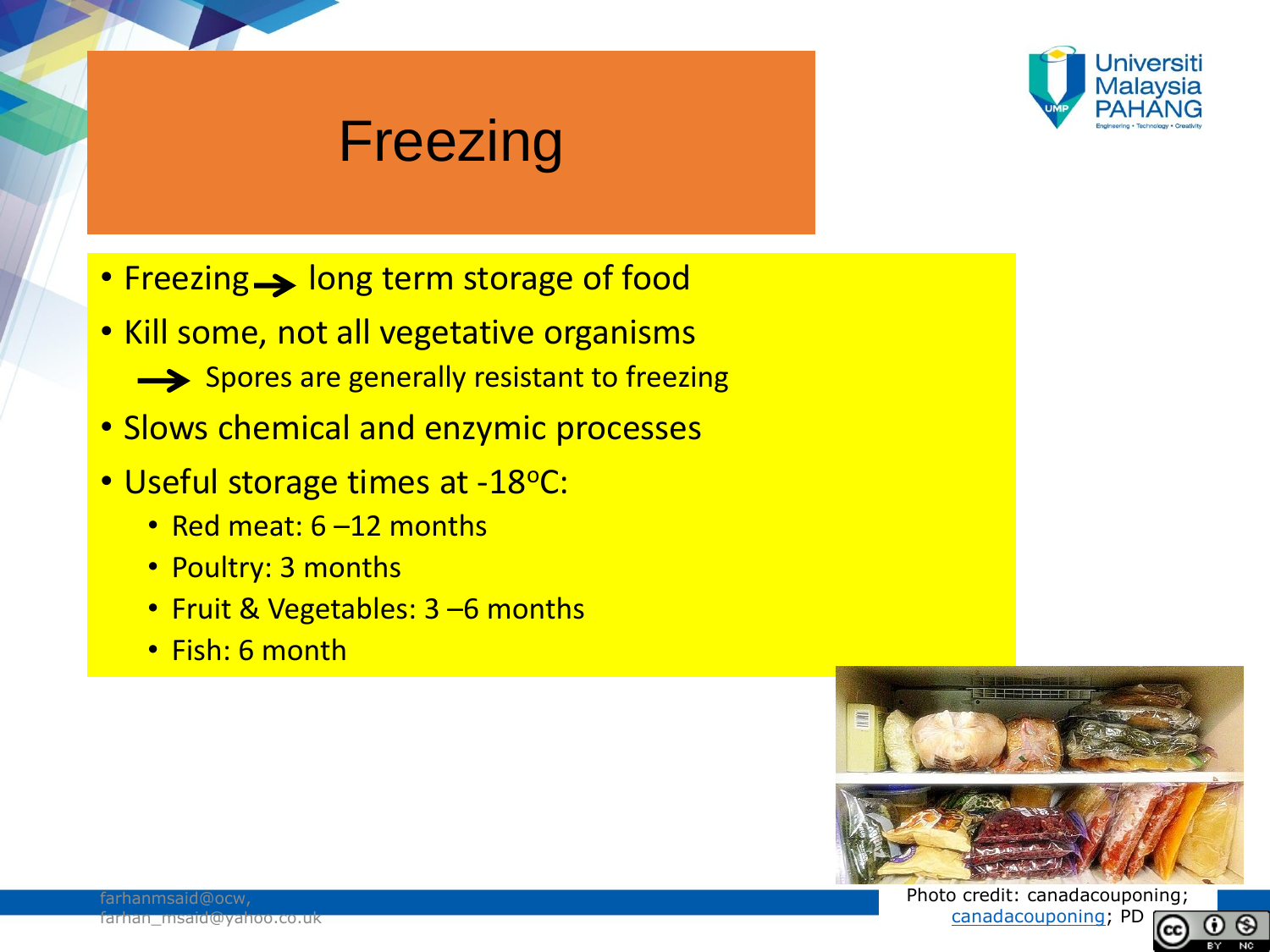

#### Freezing

- Rate of freezing  $\longrightarrow$  impact on food quality
- Slow freezing  $\rightarrow$  more damage to food structure
- Fewer microorganisms survive slow freezing
- Slower freezing results in larger ice crystals forming

**Physical damage to food structure**  Reduced water holding capacity Darker colour - meat

• Best to freeze rapidly



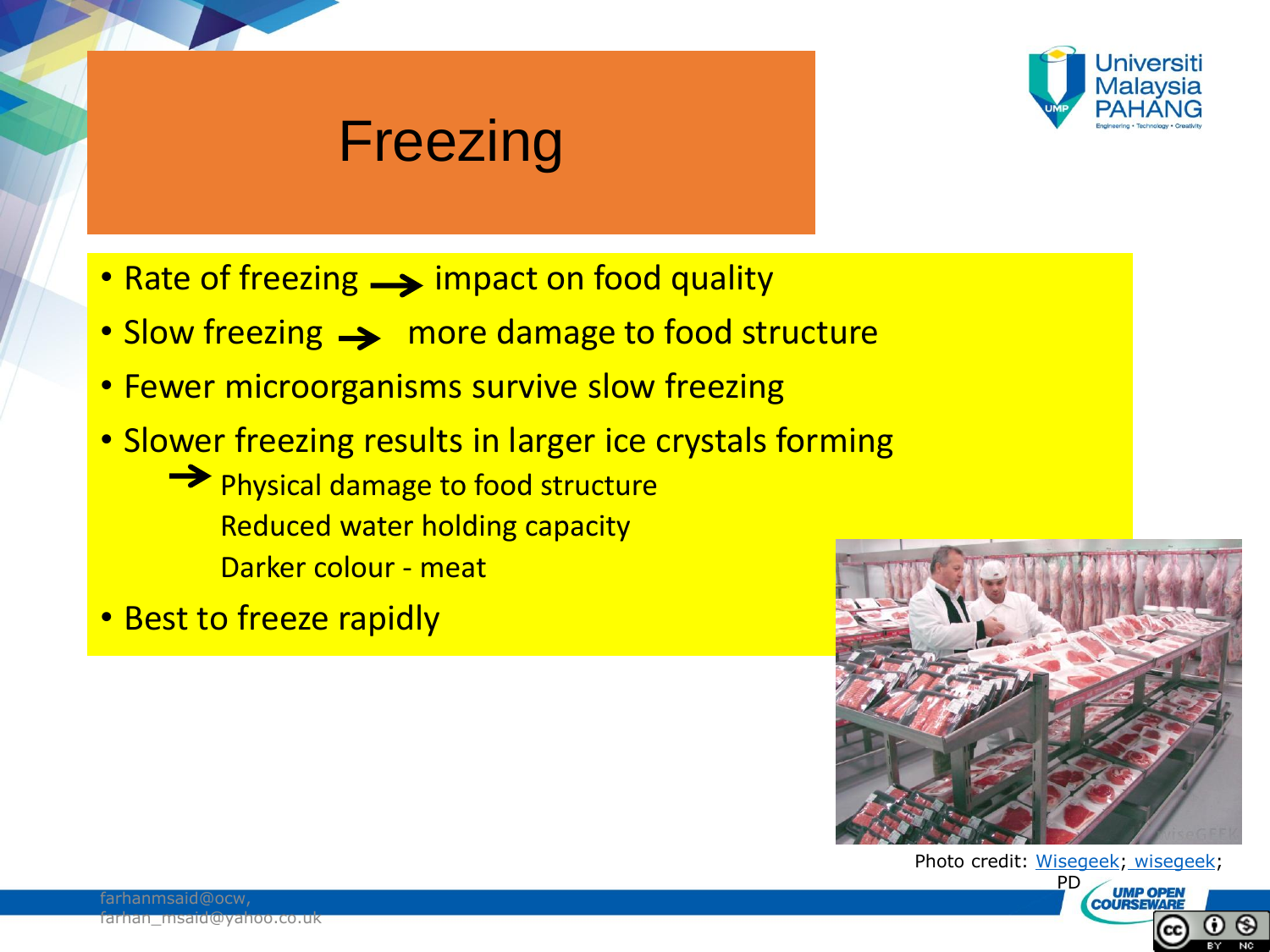



## **Meat**

- Meats freeze excellently.
	- $\rightarrow$  indistinguishable from the original material
- Quality retention during long term storage is very high,
	- → meats containing highly saturated fat



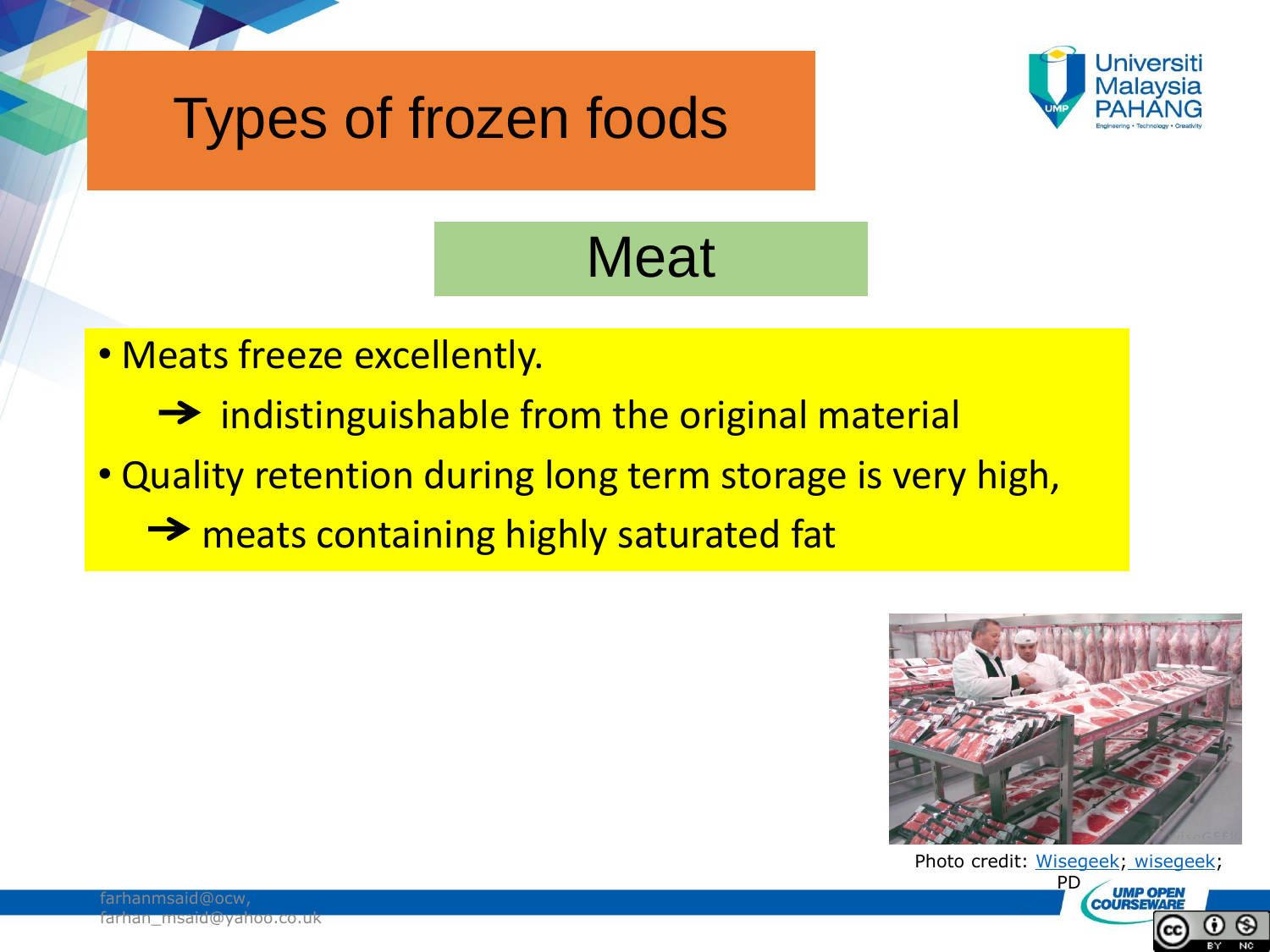



## Seafood

• Salmon, catfish, trout, shrimp, mussels and oysters  $\rightarrow$  relies exclusively on freezing to transport the catch after processing



Photo credit: **[Faroclom](https://commons.wikimedia.org/w/index.php?title=User:Faroclom&action=edit&redlink=1)** ; [wikipedia](https://en.wikipedia.org/wiki/Shrimp_(food)); [CC BY-SA 3.0](http://creativecommons.org/licenses/by-sa/3.0) UMP OPEN 0 O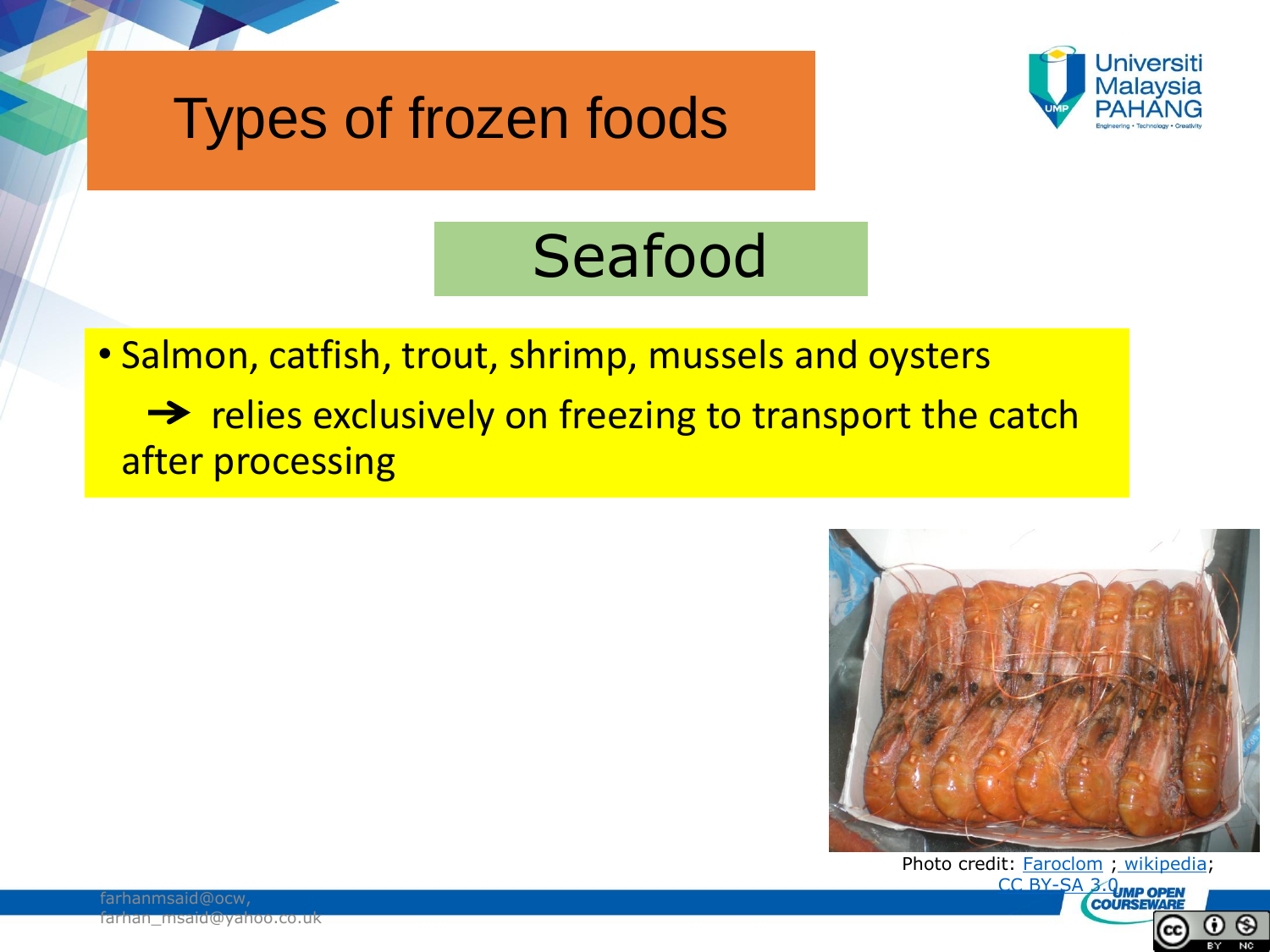## Types of frozen foods



## Vegetables

- Enable the growing of each species of vegetable to be located in the area most conducive to obtain high yields of quality crops
- $\rightarrow$  far away from area of consumption



Photo credit: [domeckopol](https://pixabay.com/en/users/domeckopol-610494/)[;](https://en.wikipedia.org/wiki/Sorbitol) [pixabay](https://pixabay.com/en/vegetables-corrupted-frozen-657969/); PD

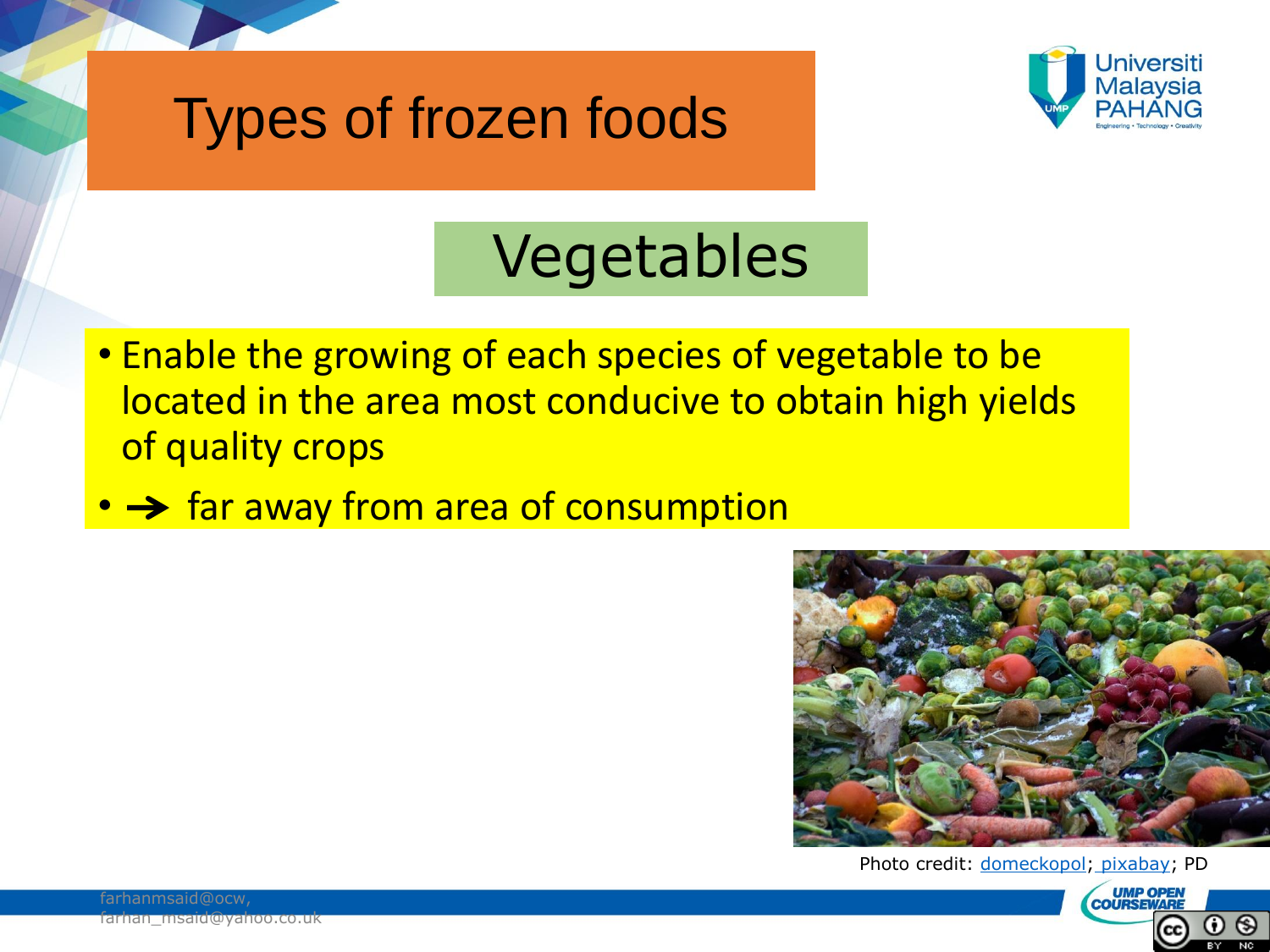

## Product quality

- Freshness and quality during freezing affect the condition of frozen foods
- Frozen at peak quality  $\rightarrow$  foods taste better than frozen near end of useful life
- Enzyme activity  $\rightarrow$  deterioration of food quality
	- **Enzyme promotes chemical reaction**
- Freezing slows down the activity.



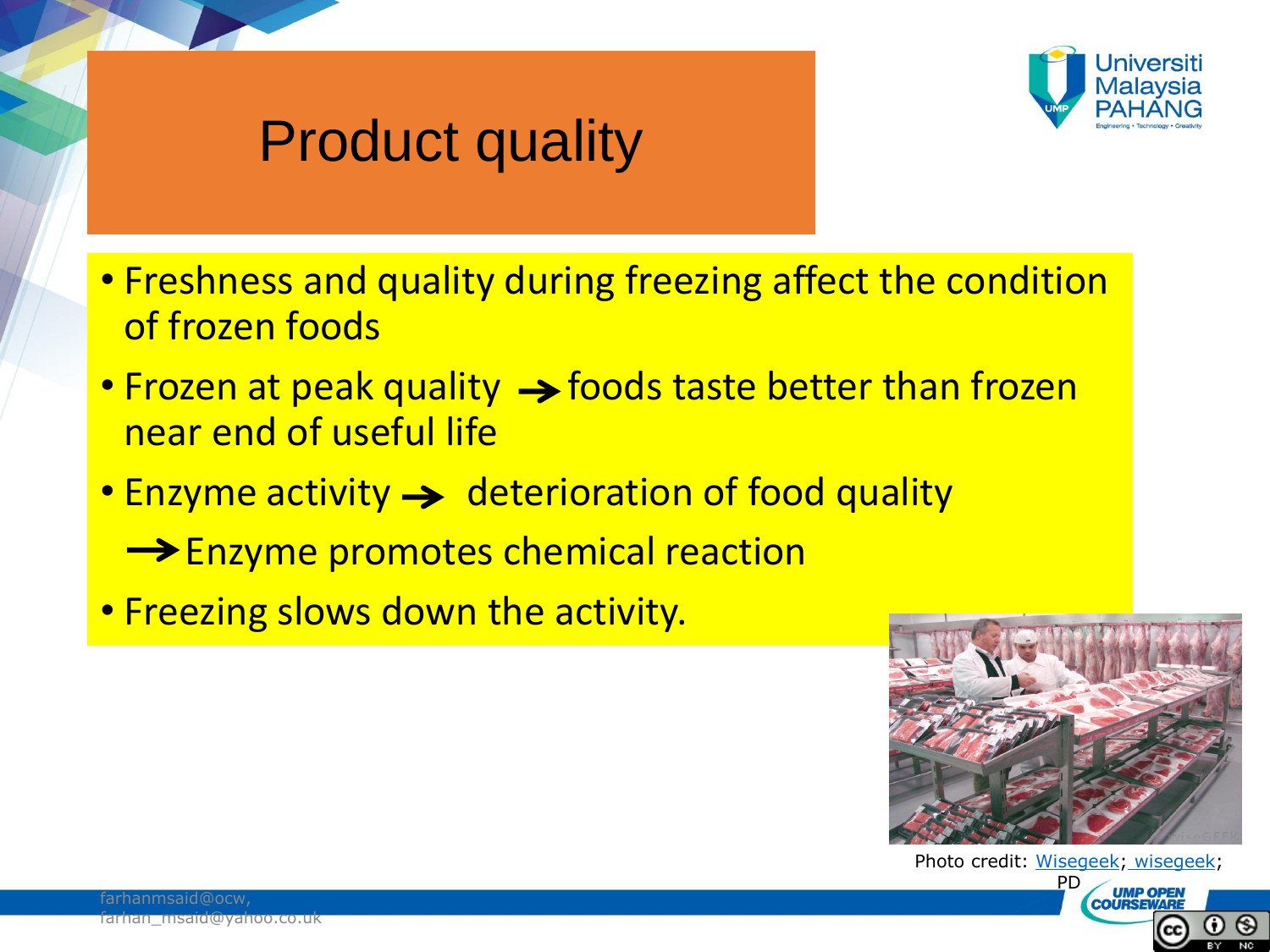

#### **Transportation**

- Transportation of refrigerated raw materials, ingredients, and food products  $\rightarrow$  essential link between food industry and consumers
- Modes sea, road trailers, road delivery vehicles, air, rail
- Each food product possesses characteristics that decide its PSL
- Temperature control  $\rightarrow$  vital factor in determining PSL
- Good transport meets the requirements in the chilled / frozen food chains
- Other factors  $\rightarrow$  packaging, humidity, and protection from damaging product integrity

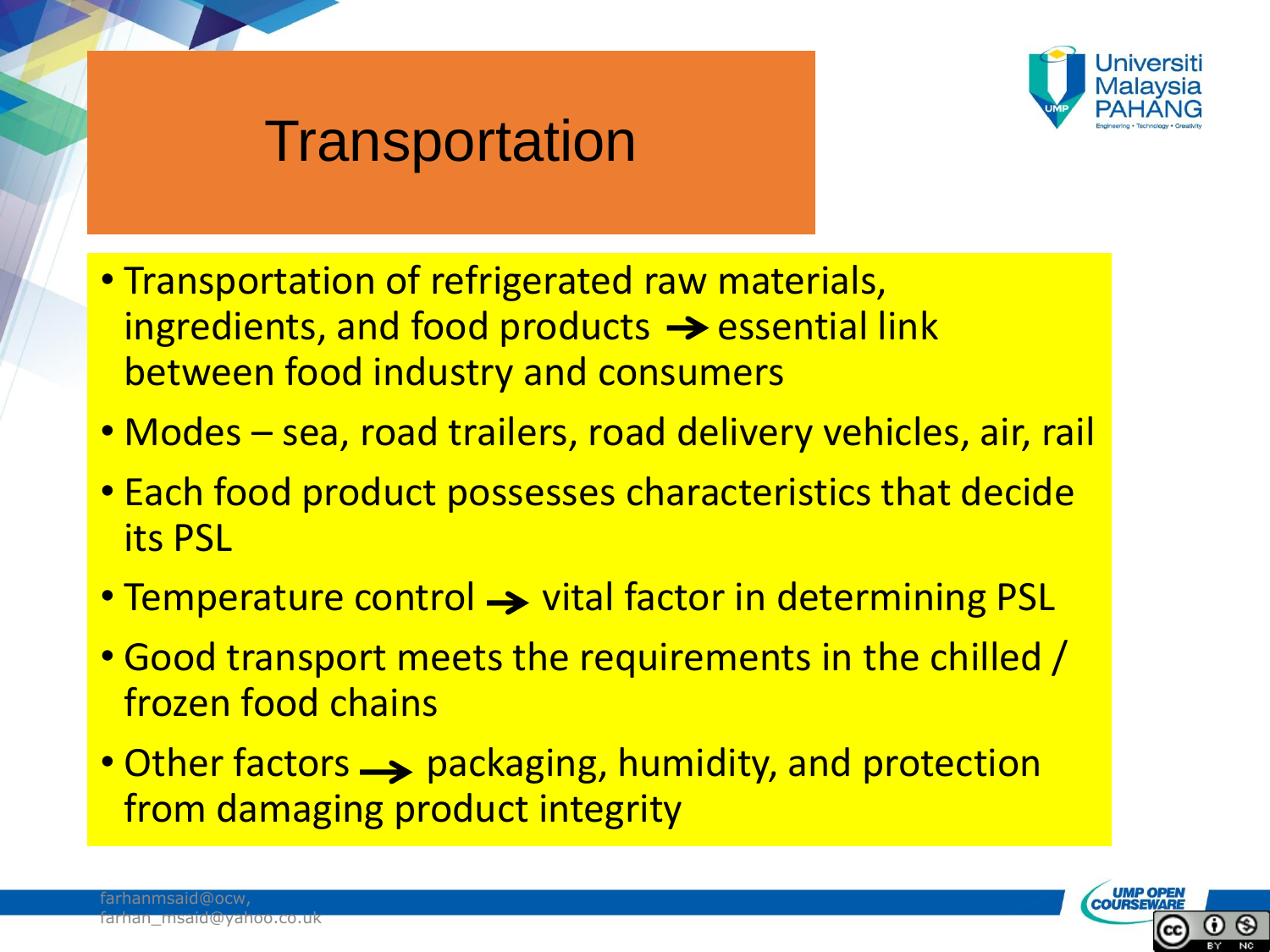

#### Storage

- Ensure availability
- Cope with fluctuations
- Take advantage of bulk purpose
- Year round supply of seasonal items



Photo credit: [Samuell](https://commons.wikimedia.org/wiki/User:Samuell); [wikipedia](https://en.wikipedia.org/wiki/Frozen_food); PD

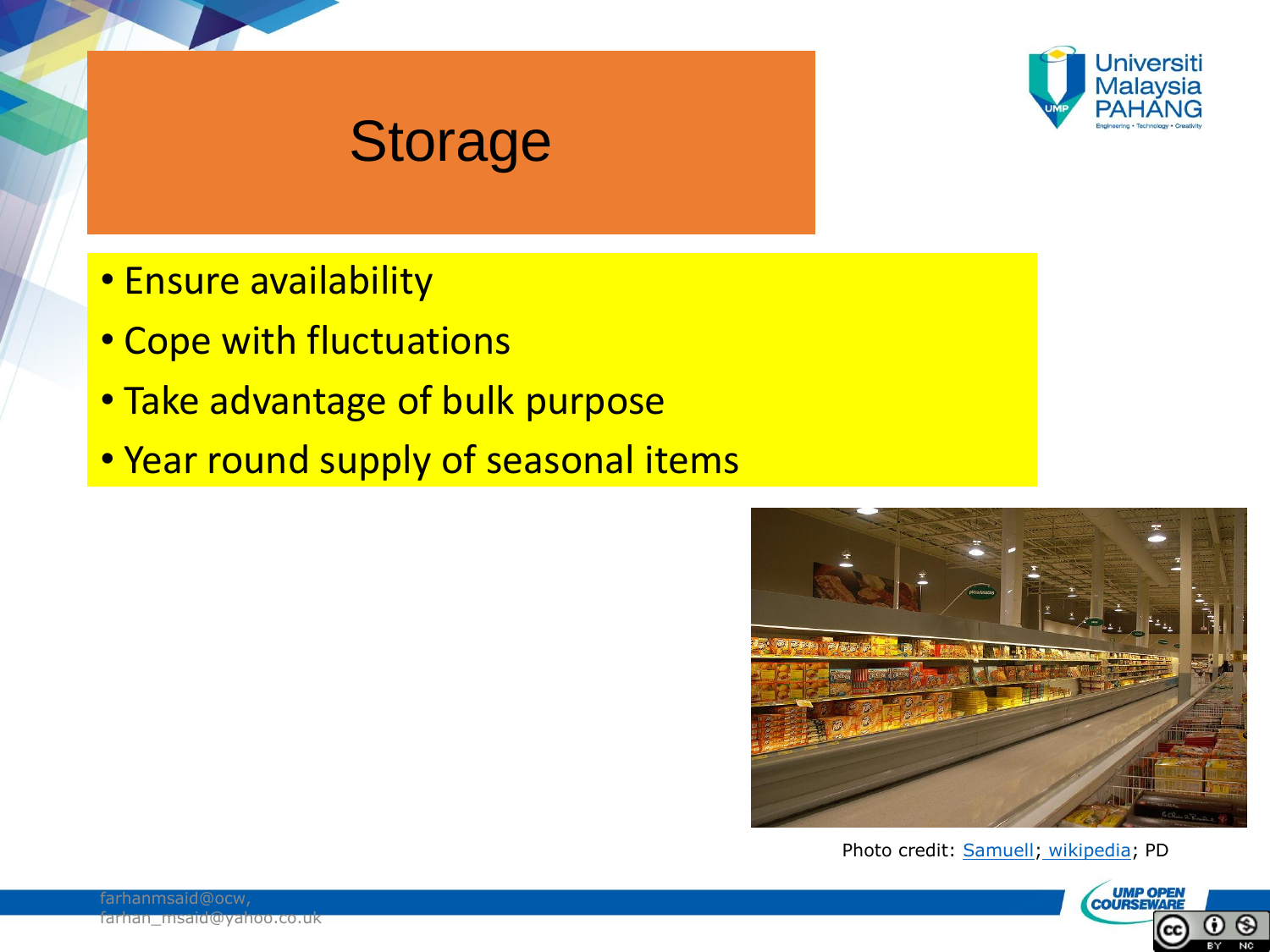

### Storage facilities

- Fit for purpose (dry store, chill, frozen etc.)
- Separate types of food  $\rightarrow$  Raw, cooked
- Protect from contamination/infestation
- Weather proof
- Keep out light
- Easy to clean
- Transport
	- Access
	- Condition of vehicles